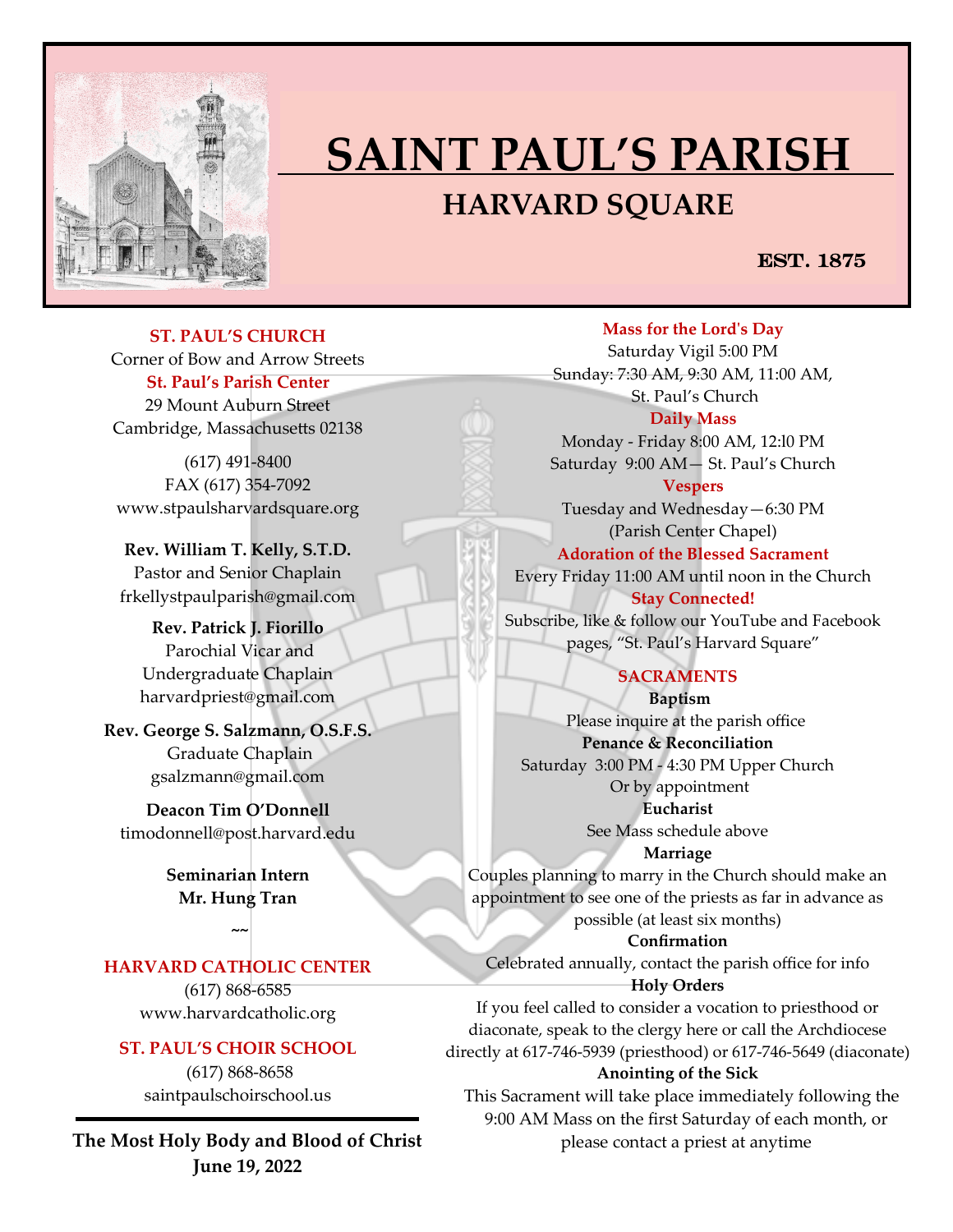# **PARISH AND SCHOOL STAFF**

**St. Paul's Parish** Rev. William T. Kelly, S.T.D., PASTOR Rev. Patrick J. Fiorillo, PAROCHIAL VICAR Deacon Tim O'Donnell [timodonnell@post.harvard.edu](mailto:timodonnell@post.harvard.edu) Ms. Anneliese Amburn, RCIA COORDINATOR rciastpaulcambridge@gmail.com Ms. Marianne Deramo, CONFIRMATION COORDINATOR mdconfirmation29@gmail.com Mr. Douglas Lee, MANAGER OF FINANCE AND OPERATIONS dlee@stpaulparish.org Mrs. Nancy Nicolaou, ADMINISTRATIVE COORDINATOR nnicol@stpaulparish.org Ms. Kristin Tucker DIRECTOR OF FAITH FORMATION K-8 ktucker@stpaulparish.org Mr. James Kennerley, DIRECTOR OF MUSIC jkennerley@saintpaulschoirschool.us

#### **HARVARD CATHOLIC CENTER**

Rev. William T. Kelly, S.T.D., SENIOR CHAPLAIN Rev. Patrick J. Fiorillo, UNDERGRADUATE CHAPLAIN Rev. George S. Salzmann, O.S.F.S., GRADUATE CHAPLAIN Mr. Doug Zack, DIRECTOR OF ADVANCEMENT Mr. Nicolas Quesada, Director of Marketing and Media

#### **St. Paul's Choir School**

Rev. William T. Kelly, S.T.D., PASTOR Dr. Thomas Haferd, HEAD OF SCHOOL Mr. James Kennerley, DIRECTOR OF MUSIC Mrs. Dianne Flaherty, ADMINISTRATIVE ASSOCIATE Mr. Patrick Moran, DIRECTOR OF ADMISSIONS pmoran@saintpaulschioirschool.us

#### **SACRAMENT OF THE ANOINTING OF THE SICK**

*Offered after the 9:00am Mass on the First Saturday of each month.* Those who are facing surgeries or very serious health issues may present themselves to the priest after Mass in the front of the church. Family and friends are most welcome to be present together during the Anointing.



#### **ADORATION OF THE BLESSED SACRAMENT** Fridays 11:00am to Noon in the church followed by Mass at 12:10pm.

**LITURGICAL CALENDAR**

**Saturday, June 18** 5:00pm For Peace in Ukraine

**Sunday, June 19 The Most Holy Body and Blood**  7:30am For the People of St. Paul's Parish 9:30am Special Intention: James Cozzolino 11:00am Memorial: Ioanna Varvaressos-Fairbairn

> **Monday, June 20** 9:00am Memorial: Julianne McCarthy

> > **Tuesday, June 21 Saint Aloysius Gonzaga**

**Wednesday, June 22 Saint Paulinus of Nola Saint John Fisher and St. Thomas**  12:10pm Choir School Fund Intention

**Thursday, June 23 The Nativity of Saint John the Baptist** 12:10pm Memorial: Larissa Eswara

**Friday, June 24 The Most Sacred Heart of Jesus**

**Saturday, June 25 The Immaculate Heart of Mary** 5:00pm For Peace in Ukraine

**Sunday, June 26 Thirteenth Sunday in Ordinary Time**

# Mr. Michael Thekaekara, Organ scholar **RITE OF CHRISTIAN INITIATION OF ADULTS** (RCIA)

The parish is always ready to receive adults into the process of preparation for baptism or reception into Full Communion with the Roman Catholic Church. Please email rciastpaulcambridge@gmail.com for information.

#### **Parish Food Pantry**

Non-perishable food donations may be left in the church foyer whenever there is a Mass (Monday-Friday 12:10pm; Saturday 9:00am, regular Sunday schedule.) The food pantry is open Saturdays from 10:00am to 12:00pm.

#### **Parking for Mass on Saturday & Sunday**

Free parking at the Cowperthwaite Garage is available by permit only for those attending Mass on weekends only. Contact the Parish office for a parking application.

**New Parishioner Welcome to Saint Paul Parish!** To register, please visit the parish web site, www.stpaulsharvardsquare.org.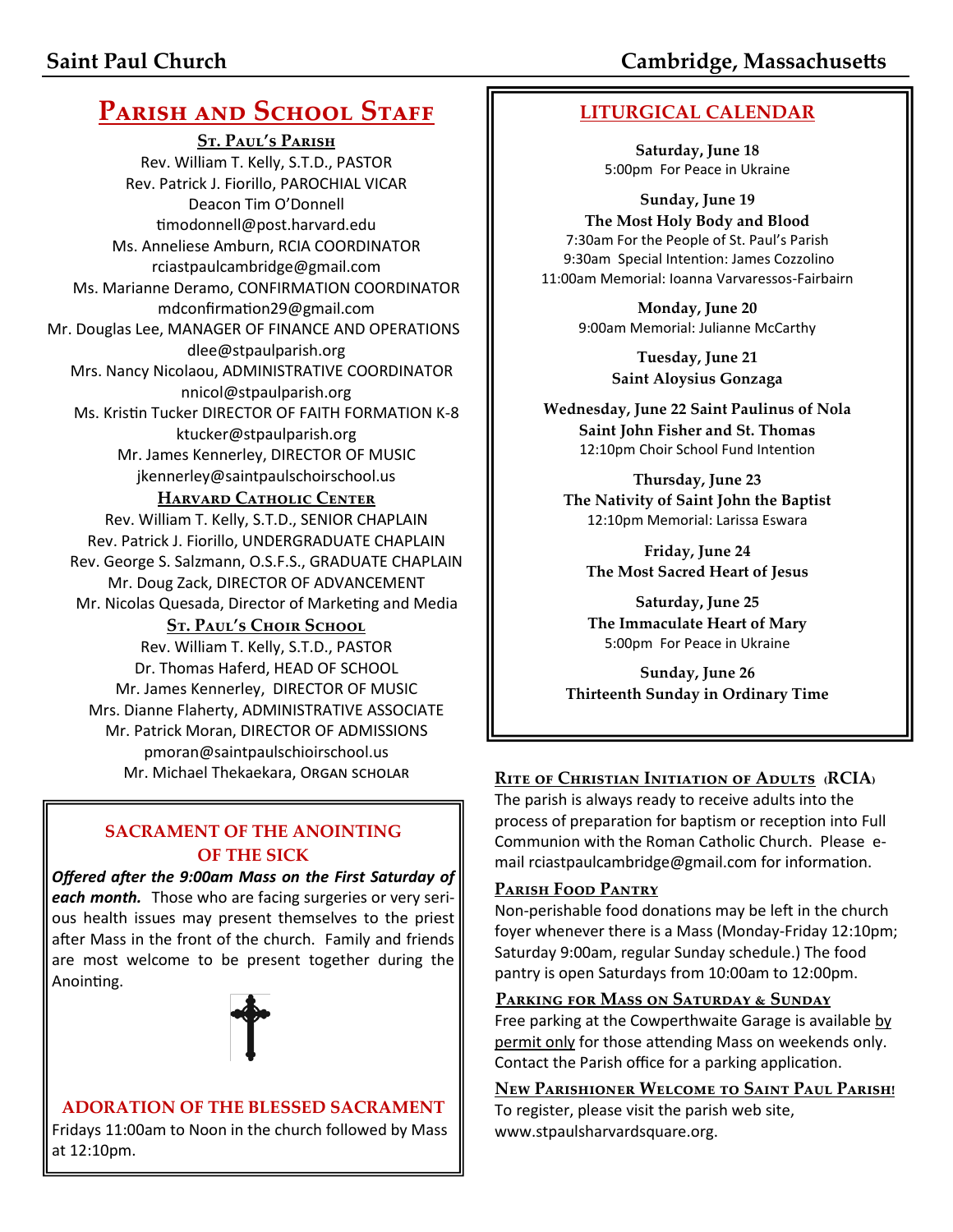#### **THE MOST HOLY BODY AND BLOOD OF CHRIST**

Dear Friends,

**This Sunday we celebrate the Solemnity of Corpus Christi, the Body and Blood of Christ**. To conclude the Year of the Eucharist, **we will follow the 11:00am Mass with a Eucharistic Procession around our neighborhood, assisted by the Cambridge police attending to traffic**. (With the procession and Benediction, it should last about 25 minutes.) Please reach out and invite family and many friends to come for the Mass (the last with the Choir boys before the summer) and the procession. Many thanks to Fr. Patrick, Curtis St. Pierre, and their team who have prepared for this lovely event.

**This past week, we honored our 8th graders in the Choir School with Class Night on Wednesday, and Graduation on Thursday.** This group has been a real blessing, and their time here has benefitted the parish, Choir School and Harvard Catholic Center in a multitude of ways. We offer them and their families our thanks and prayers. The Choir Boys also sang at a Mass and Symposium last Saturday night at Portsmouth Abbey in Rhode Island. It was a great success, and we are happy to continue our relationship with the school and monks there.

**This is the final weekend for our 9:30am Mass Parish Adult Choir and our 11:00am Mass Choir of Men and Boys before the summer break.** I know you join me in thanking them for the many ways they help us all to pray through their talents, their committed time for rehearsal and Mass each week, and their prayerfulness. **Many thanks also to Mr. Max Holman**, who has served as substitute choir director at 9:30am since March. We are grateful for his dedication and musicianship! We will have organ and cantor throughout the summer and look forward to the congregation continuing to fill our church with song.

This Monday is a new national holiday, Juneteenth Day. Parish Offices will be closed. There will be one Mass at 9:00am; come and pray with us for a deepening love and respect for all our sisters and brothers.

May the Body and Blood of Christ keep us safe for eternal life. Fr. Kelly

#### **LIVE THE LITURGY INSPIRATION FOR THE WEEK**

Good dietitians will remind us that we are not only the product of what we eat but the disciplines we undertake. Many people spend a great deal of time and effort eating a healthy diet, getting a sufficient amount of rest, and engaging in regular exercise. Experts tell us that attending to these increases our chances for a longer life. While this is certainly a worthy pursuit, is our earthly life really the one that requires the most attention and effort? Faith kicks in to remind us that we are meant to live forever with God. Hence, isn't it our eternal destiny that requires most of our effort and attention? The food and nourishment we need to achieve this goal and fine tune our souls for this promised inheritance are the Body and Blood of Christ. Only this heavenly sustenance will unite us with God and our brothers and sisters, strengthen us to do what the Gospel asks us to do and prepare us for life eternal. Through the discipline of prayer, our desire to receive our Lord is deepened. It is this yearning, above anything else, that we want clearly seen and front and center when we close our eyes in death. God loves us so much that he gave us his only begotten Son. Let us rush to receive him!

#### **FAITH IN ACTION, IT ALL STARTS WITH YOU**

We are so grateful to all of you who have helped launch a successful 2022 Catholic Appeal campaign here at St. Paul's. If you have not had a chance to do so, please consider making your gift to the Appeal today by picking up an envelope at the back of the church or make an on-line donation at [www.bostoncatholicappeal.org.](http://www.bostoncatholicappeal.org) Participation from every household in the parish is important and every gift makes a meaningful difference in putting faith into action to support the parishes, schools, and communities within our Archdiocese. And once we reach out goal, a portion of the funds will be returned to St. Paul's. Thank you.

**SCAN HERE TO MAKE YOUR GIFT** OR VISIT

THE ANNUAL CATHOLIC APPEAL PUTS Faith wto action

bostoncatholicappeal.org/donate-now

#### **HAPPY FATHER'S DAY TO ALL FATHER'S, LIVING AND DECEASED.**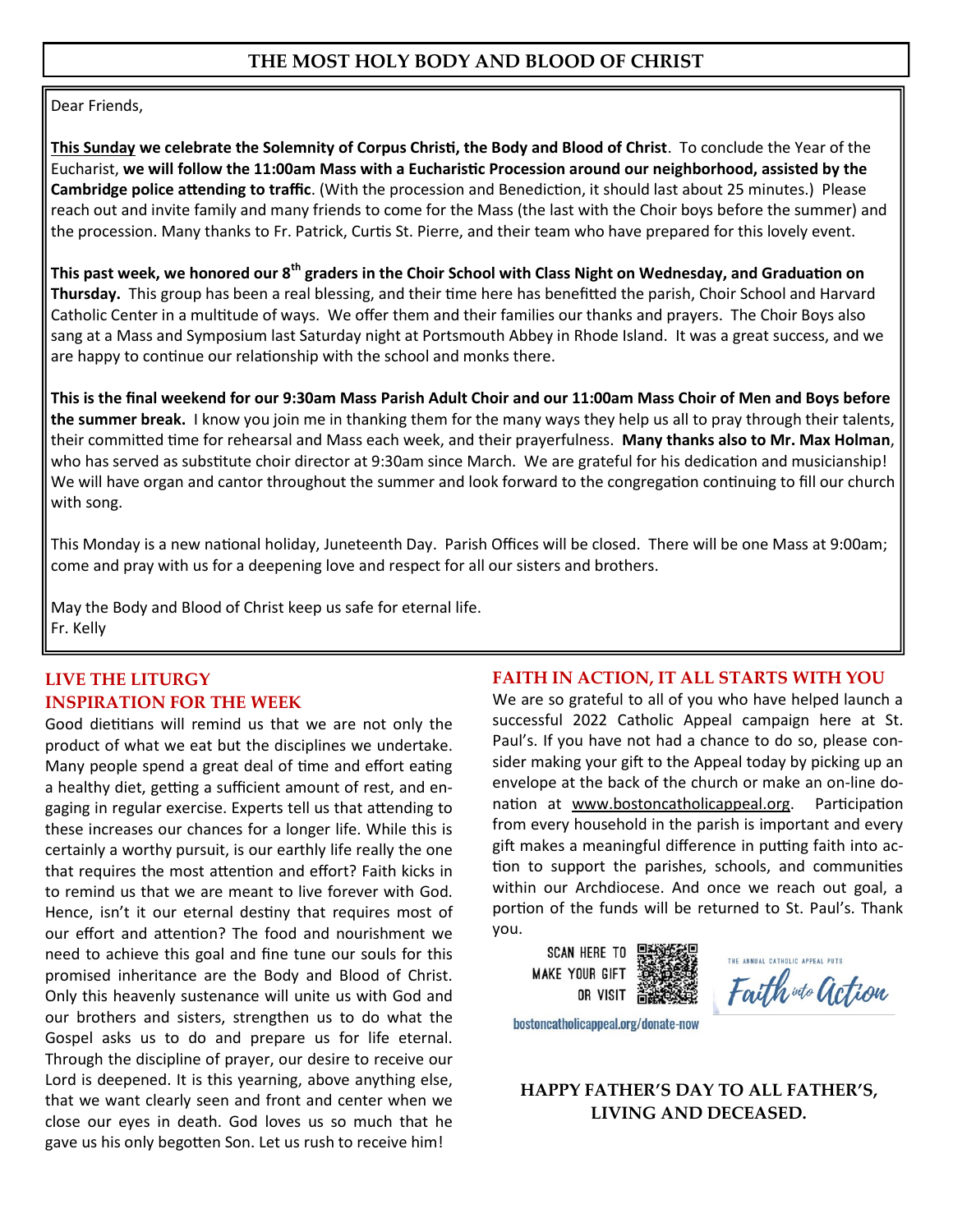# **JUNE 19, 2022**

#### **CHECK OUT WHAT'S HAPPENING AT ST. PAUL'S**

#### **MASS AND PARISH SCHEDULE: MONDAY, JUNE 20**

Parish offices will be closed on Monday, June 20 in honor of Juneteenth. Mass will be celebrated at 9:00am.

#### **SECOND COLLECTION: SUNDAY, JUNE 18/19**

This week's second collection, **Promoting the Gospel,**  supports the Catholic Campaign for Human Development and the Catholic Communication Campaign. These campaigns support those in poverty, provide grants to community based groups and use an array of media tools to evangelize and promote Gospel values. Thank you .

#### **MEDITATIONS BEFORE MASS**

Join us in a reading of Romano Guardini's, Meditations before Mass. Meetings take place at 10:30am in Room 203. Feel free to attend as often as your schedule allows – each meditation is meaningful on its own. All are welcome.

#### **FOOD PANTRY**

The generosity of our parishioners is truly a blessing that contributes to the success of the food pantry. A regular guest recently mentioned that we give out a lot of bread so it is nice to have some jam to put on it. There was only one jar left to offer so we are hoping to replenish our supply. **Packaged lentils with masala and similar ethnic items have also been very popular** recently. Other priorities are **canisters of oatmeal, pasta sauce, salad dressing, salsa, rice, dried fruit, nuts, and trail mix**.

#### **MASS INTENTIONS AT ST. PAUL'S**

Mass Intentions for daily and weekend Masses are being accepted. Masses may be offered to remember those who have died, for those who are ill, as well as in thanksgiving for a birthday, anniversary or for a special intention. Please contact the Parish Office during the week for **details and to reserve a particular Mass.**

#### **SANCTUARY LAMP**

The Sanctuary Lamp, which burns for eight days and nights at the tabernacle, symbolizes the presence of Christ and marks the boundaries of holy space in the Church. **If you are interested in learning how to donate a Sanctuary Lamp, contact Nancy at (617) 491-8400 ext. 303.**

#### **PARISH SUPPORT AND FINANCES**

Please consider joining electronic giving at the parish:

#### **Online Giving**

*Account may be set up for a one-time donation, continuous giving, or for an anonymous one-time donation* https://app.securegive.com/StPaulParish/dashboard *Or* SecureGive App on your mobile device



#### **Text Giving**

- ◆ Text "weekly" and donation amount ("weekly 10") to (617) 401-9400
- ◆ For first time donor, follow reply link to create account and confirm transaction
- For return donor, reply "Y" to confirm transaction

#### **Kiosk Giving**

Swipe your credit card in the vestibule.

| 6/12/2022                         | \$2,794   |
|-----------------------------------|-----------|
| Mail                              | \$3,500   |
| <b>Grand Annual to Date</b>       | \$60,886  |
| <b>Electronic Giving May 2022</b> | \$24,789  |
| FY 2022 Offertory                 | \$394,247 |

**As always, thank you to past and present benefactors.**

"God our Father, we give you thanks and praise for fathers young and old.

We pray for young fathers, newly embracing their vocation; may they find courage and perseverance to balance work, family and faith in joy and sacrifice.

We pray for our own fathers around the world whose children are lost or suffering; may they know that the God of compassion walks with them in their sorrow.

We pray for men who are not fathers but still mentor and guide us with fatherly love and advice.

We remember fathers, grandfather, and great grandfathers who are no longer with us but who live forever in our memory and nourish us with their love. Amen" *(Lor dca lls. com)*